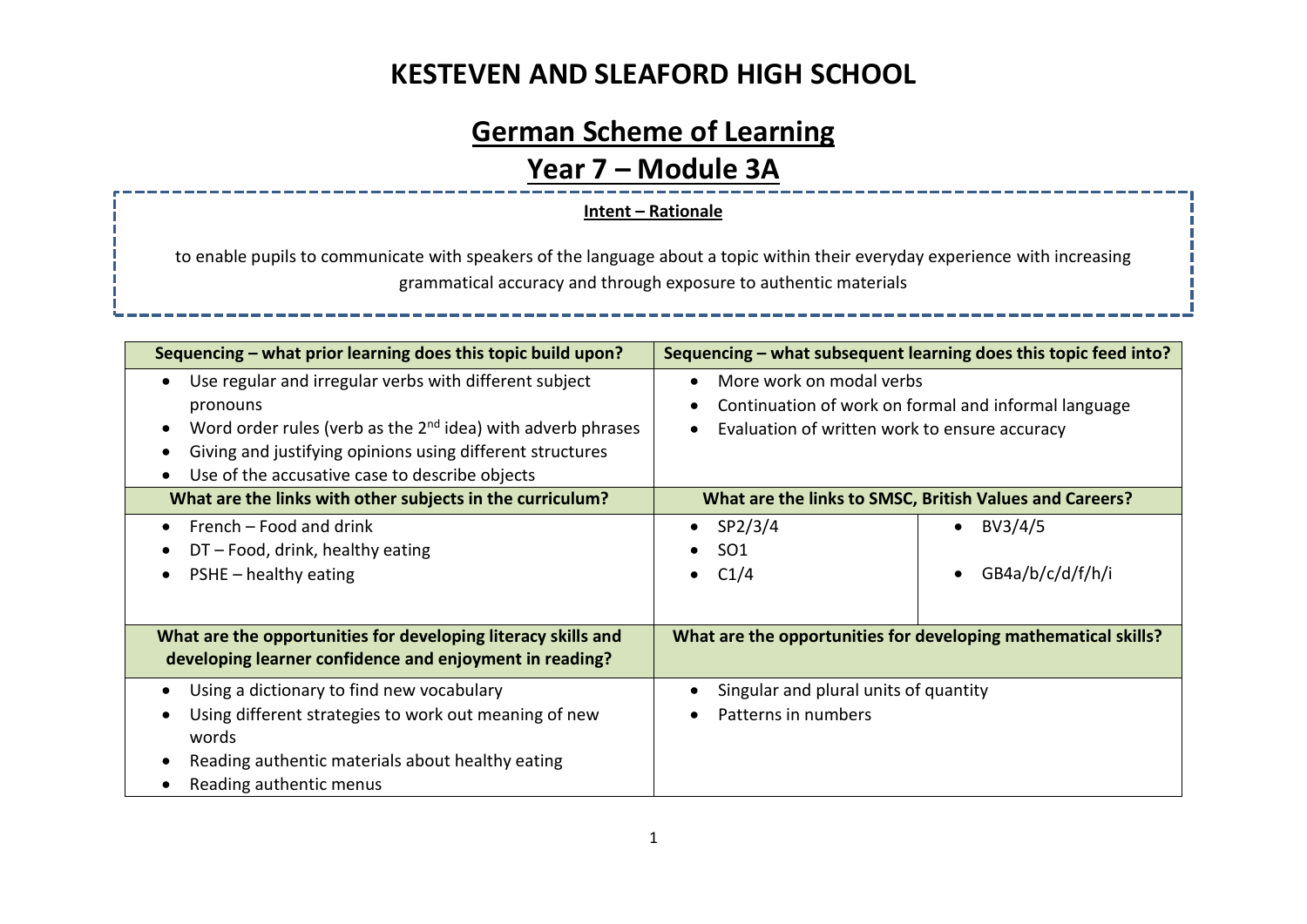#### **Intent – Concepts**

| What knowledge will students gain and what skills will they develop as a consequence of this topic? |                                                             |  |  |  |
|-----------------------------------------------------------------------------------------------------|-------------------------------------------------------------|--|--|--|
| Know                                                                                                |                                                             |  |  |  |
| vocabulary to describe different foods and drinks                                                   |                                                             |  |  |  |
| what a verb is and where to place it in a sentence                                                  |                                                             |  |  |  |
| how to make nouns negative and plural                                                               |                                                             |  |  |  |
| Apply                                                                                               |                                                             |  |  |  |
| knowledge of some vocabulary to work out the meaning of new vocabulary                              |                                                             |  |  |  |
| knowledge about the accusative case to new vocabulary                                               |                                                             |  |  |  |
| knowledge of time phrases to add adverbs of frequency                                               |                                                             |  |  |  |
| <b>Extend</b>                                                                                       |                                                             |  |  |  |
| knowledge of grammar to include modal verbs                                                         |                                                             |  |  |  |
| knowledge about subject pronouns to consider formality of language                                  |                                                             |  |  |  |
| production of longer sentences using a variety of conjunctions                                      |                                                             |  |  |  |
| What subject specific language will be used and developed in this topic?                            | What opportunities are available for assessing the progress |  |  |  |
|                                                                                                     | of students?                                                |  |  |  |
| Adverb / adverb of frequency                                                                        | Spoken dialogue about food preferences                      |  |  |  |
| $1st / 2nd / 3rd$ person singular and plural                                                        | Spoken dialogue about eating habits                         |  |  |  |
| Conjunction                                                                                         | Writing about food at different times in the day            |  |  |  |
| Direct object                                                                                       | Translation of sentences about food into German             |  |  |  |
| Formal and informal language                                                                        | Spoken dialogue at a snack bar / restaurant                 |  |  |  |
| Modal verb                                                                                          | Spoken dialogue at a market place                           |  |  |  |
| Impersonal subject pronoun                                                                          | Spoken interview about food preferences                     |  |  |  |
| Negation                                                                                            | Spoken description of healthy eating                        |  |  |  |
|                                                                                                     |                                                             |  |  |  |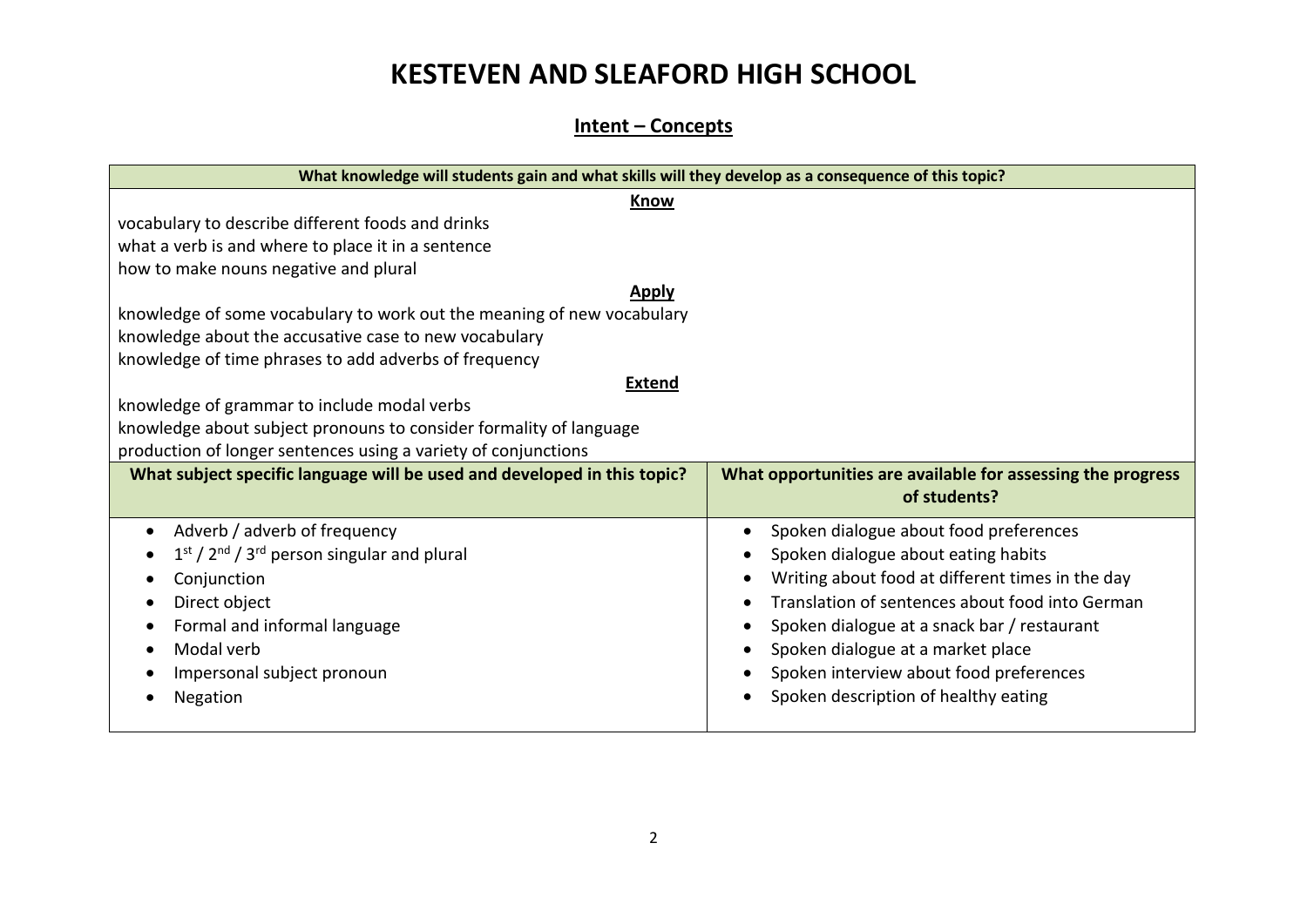| <b>Lesson title</b>    | <b>Learning challenge</b>       | <b>Higher level challenge</b>   | <b>Suggested activities and resources</b> |
|------------------------|---------------------------------|---------------------------------|-------------------------------------------|
| Was isst du gern?      | Giving opinions about different | Using time phrases and the      |                                           |
|                        | foods and drinks                | correct word order in main      |                                           |
|                        |                                 | clauses                         |                                           |
|                        |                                 |                                 |                                           |
|                        |                                 |                                 |                                           |
|                        |                                 |                                 |                                           |
|                        |                                 |                                 |                                           |
|                        |                                 |                                 |                                           |
|                        |                                 |                                 |                                           |
|                        |                                 |                                 |                                           |
|                        |                                 |                                 |                                           |
| Ein Eis, bitte!        | Writing sentences about food    | Role-playing ordering food at a |                                           |
|                        | in different restaurants        | snack bar / restaurant          |                                           |
|                        |                                 |                                 |                                           |
|                        |                                 |                                 |                                           |
|                        |                                 |                                 |                                           |
|                        |                                 |                                 |                                           |
|                        |                                 |                                 |                                           |
|                        |                                 |                                 |                                           |
| 500 Gramm Käse, bitte! | Creating a dialogue at a market | Singular and plural units of    |                                           |
|                        | place with correct quantities   | quantity and container          |                                           |
|                        |                                 |                                 |                                           |
|                        |                                 |                                 |                                           |
|                        |                                 |                                 |                                           |
|                        |                                 |                                 |                                           |
|                        |                                 |                                 |                                           |
|                        |                                 |                                 |                                           |
|                        |                                 |                                 |                                           |